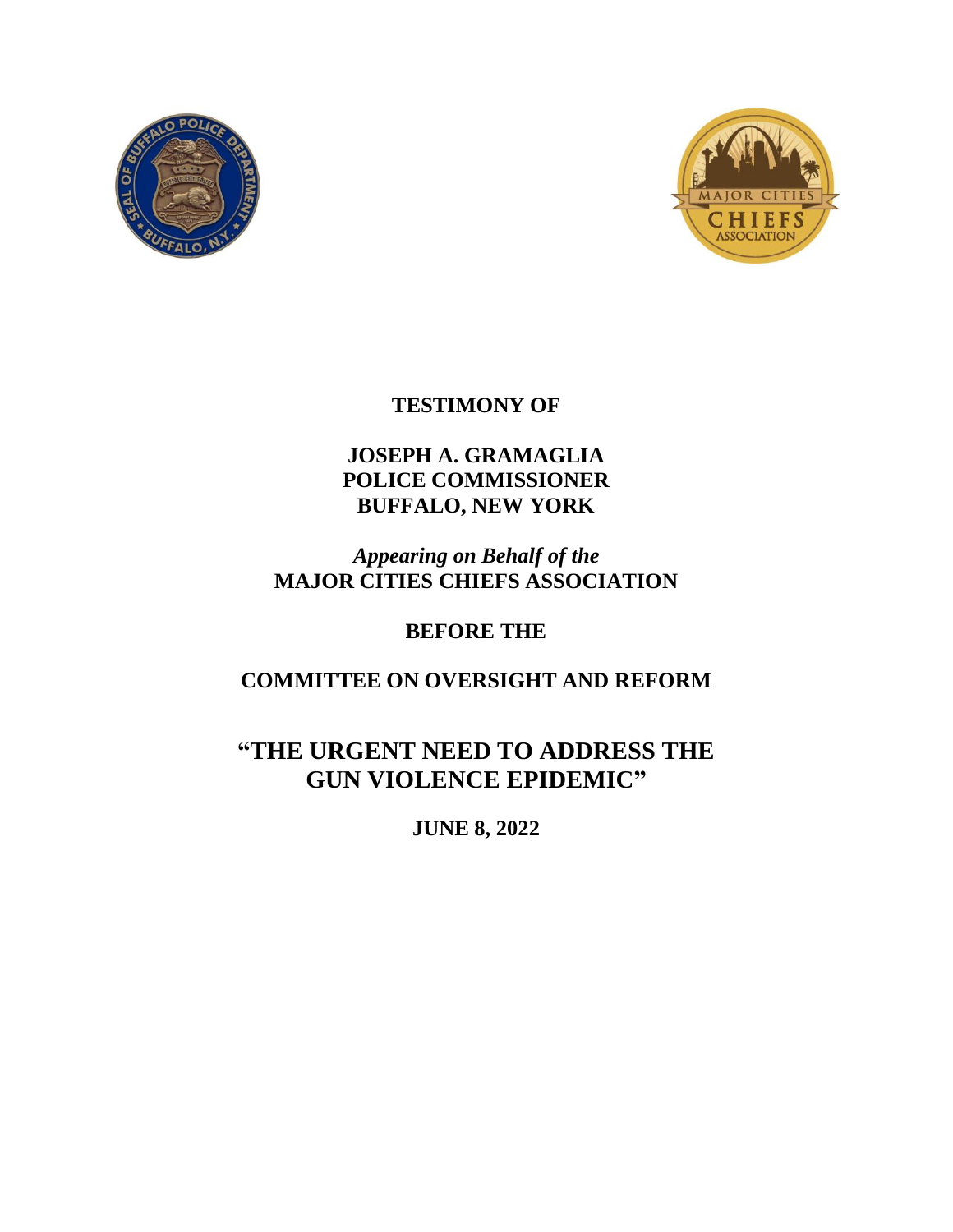## **Introduction**

Chairwoman Maloney, Ranking Member Comer, and distinguished Members of the Committee:

Thank you for the opportunity to participate in today's hearing. I currently serve as the Police Commissioner in Buffalo, New York. It is also my privilege to testify on behalf of the Major Cities Chiefs Association (MCCA). The MCCA is a professional organization of police executives representing the largest cities in the United States and Canada. My testimony will provide a local law enforcement perspective on the epidemic of gun violence currently plaguing our Nation and propose solutions that will help save lives.

Today's hearing will focus on one of the most significant threats facing our Nation—gun violence. We are gathered here in the aftermath of multiple mass shootings that have devasted communities throughout the United States. In my home city of Buffalo, ten innocent people lost their lives when a racist gunman opened fire in a supermarket. One day later, another gunman in Laguna Woods, California, killed one and wounded five at a church. Two weeks ago, a mass shooting at an elementary school in Uvalde, Texas, claimed 21 innocent lives, including 19 children. Last week, a gunman in Tulsa, Oklahoma, killed four people in a mass shooting at a medical office building. Our communities are hurting, and we must continue to support them, the loved ones of the victims, as well as our first responders.

#### **Tops Supermarket Shooting**

On May 14th, 2022, an 18-year-old white supremacist invaded Buffalo and inflicted terror on the Black community in a way never seen in the city's history. He legally purchased multiple weapons, including military-grade armor, then spent months practicing his shooting and amending his strategies. On May 14<sup>th</sup>, he opened fire on civilians, striking 13 and killing 10. He streamed it live with a GoPro he had affixed to his helmet. This radicalized 18-year-old adult should have never been able to have access to the weapons he used to perpetrate this attack, and laws need to be enacted to ensure it never happens again.

His planned assault included shooting the armed security officer as soon as possible so he could maximize his devastation, but what he didn't count on was the valiant fight that security officer put up. Retired Buffalo Police Officer Aaron Salter, Jr., who I posthumously promoted to Lieutenant and issued the Department's highest honor, the Medal of Honor, was working as Tops security that day. As was often the case, Aaron was helping an elderly shopper leave with her groceries when the shooting began. He was equipped with nearly thirty years of policing experience. Aaron did his best to warn customers while in a completely defensive position. He engaged the shooter as he entered, hitting him with at least one shot. His service weapon was no match for the military-style weapons and armor the perpetrator was equipped with.

Buffalo Police Officers responded to Tops a minute after receiving the 911 call and were able to take the shooter into custody within a minute of arriving at the scene. I have no doubt in my mind that their swift response time and handling of the situation saved lives. I would like to publicly thank them and the rest of the Buffalo Police Department for the heroism they showed that day.

Buffalo is the City of Good Neighbors. We are a very culturally diverse community that is resilient. We came together after this horrific tragedy, and we will continue to heal together. However, no city should have to go through this, and the time for change is long overdue.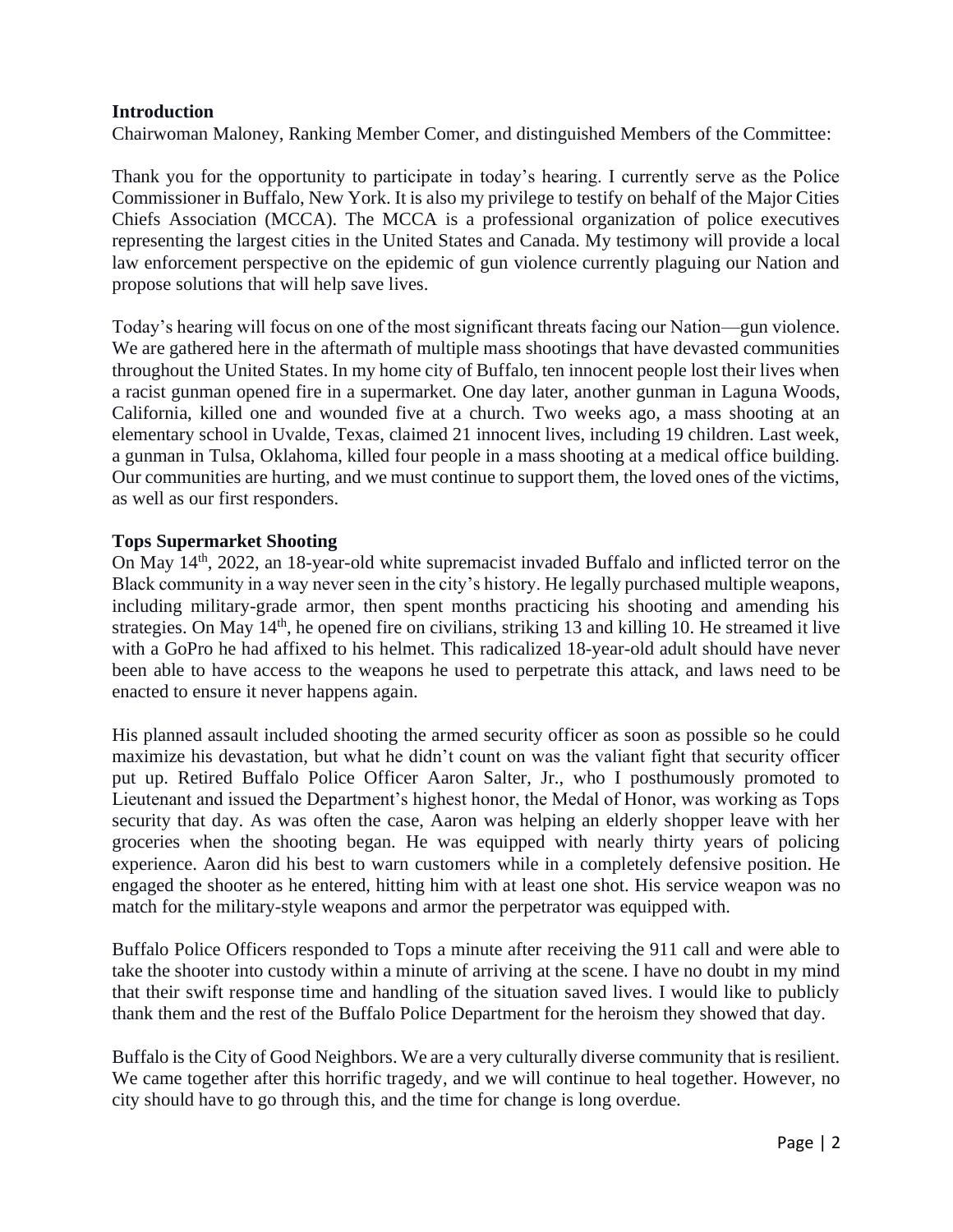# **MCCA Firearms Violence Policy**

The MCCA has long been an advocate for sensible firearms policy. As a leader in the law enforcement profession, the MCCA membership adopted a Firearms Violence Policy in 2018. This policy includes several common-sense reforms that would help law enforcement and other stakeholders mitigate the threat gun violence poses to our communities, such as:

- Adopting universal background checks for all gun sales and closing both the gun show and internet loopholes
- Strengthening NICS definitions of prohibited purchasers to cover all appropriate domestic violence cases, with strict judicial procedures for appeal and reinstatement
- Supporting "Red Flag" legislation and regulations to preclude gun purchases by mentally disturbed persons with histories of violent behavior
- Banning "bump-stock" devices that replicate fully automatic weapons fire
- Maintaining ATF regulations and restrictions regarding silencers
- Reinstating the assault weapons ban and encouraging stiffer penalties for illegal guns
- Banning high-capacity magazines (10+ rounds)
- Banning internet ammo sales and requiring in-person transactions, records of sales, and licensing of ammo vendors
- Opposing legislation that would require states to recognize any and all concealed carry permits
- Opposing legislation that further erodes ATF authority
- Preventing known terrorists from purchasing firearms and/or ammunition

While my testimony will only touch on a few proposals in our Firearms Violence Policy, the MCCA continues to urge Congress and the Administration to enact all the reforms included in the policy without delay. 1

# Universal Background Checks

The MCCA supports establishing a strong system for universal background checks to cover all firearms purchases. This is an essential step as it will close two of the most significant gaps in our current system—the "internet sale" and "gun show" loopholes. Dangerous criminals and other individuals who represent a threat to public safety have repeatedly exploited these loopholes. It will be challenging to truly address the gun violence threat without closing these gaps as they provide a reliable avenue for prohibited individuals to acquire firearms.

*Recommendation:* The *Bipartisan Background Checks Act of 2021* (H.R. 8) and the *Background Check Expansion Act* (S. 529) would require a background check for all firearms sales. The MCCA has endorsed both H.R. 8 and S. 529 and encourages Congress to come together to pass these critical pieces of legislation.

# Default Proceeds

Federal law requires Federal Firearms Licensees (FFL) to perform a background check before selling a firearm. The FBI's National Instant Criminal Background Check System (NICS) is used to perform these checks. However, several challenges with NICS must be addressed.

<sup>1</sup> The MCCA's Firearms Violence Policy can be found here: [https://majorcitieschiefs.com/wp](https://majorcitieschiefs.com/wp-content/uploads/2021/01/mcca_gun_policy_revised_2018_copy.pdf)[content/uploads/2021/01/mcca\\_gun\\_policy\\_revised\\_2018\\_copy.pdf](https://majorcitieschiefs.com/wp-content/uploads/2021/01/mcca_gun_policy_revised_2018_copy.pdf)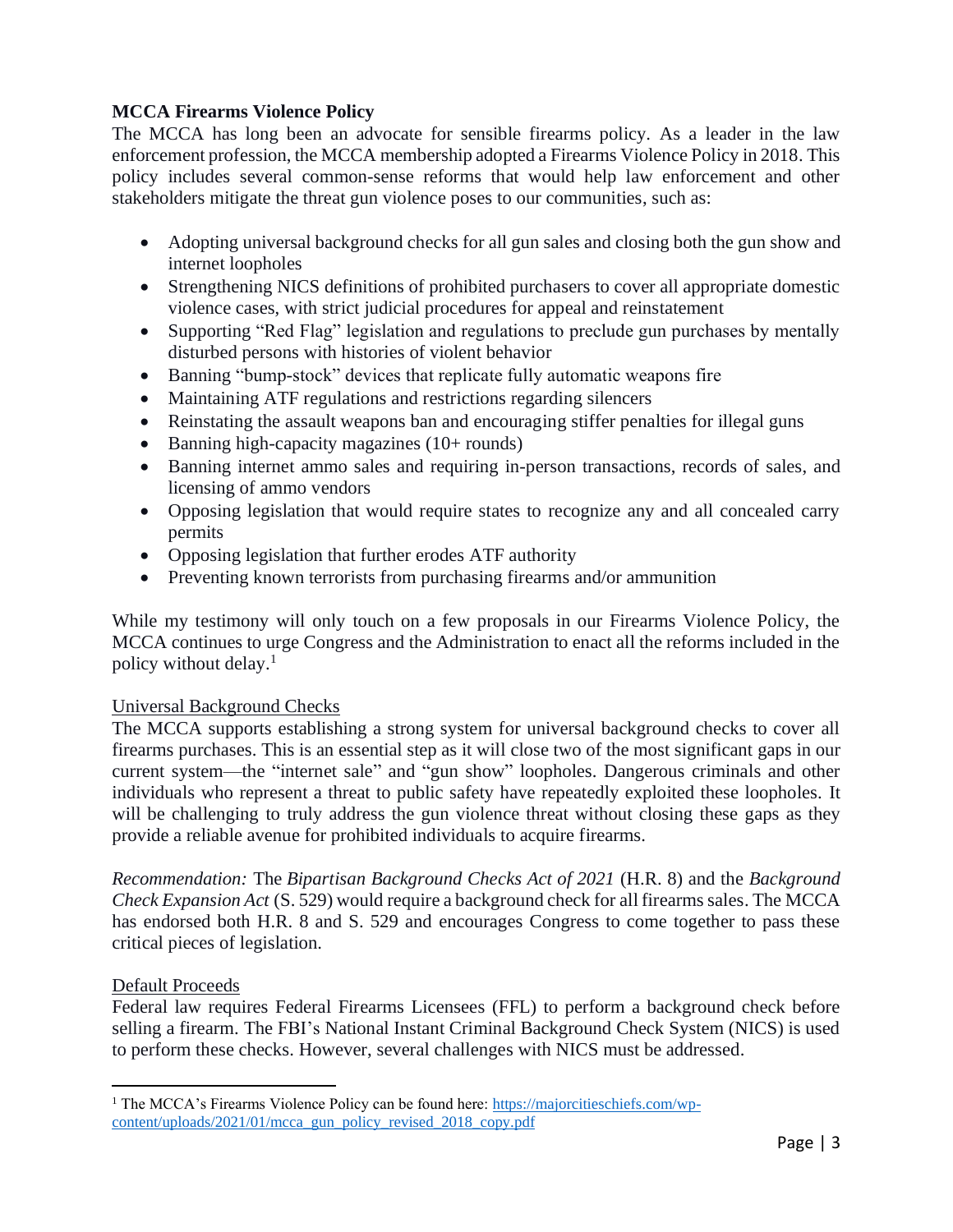While most NICS checks are completed instantly (89% in 2019), there are circumstances where the background check is forwarded to the FBI for additional investigation.<sup>2</sup> If the FBI cannot make a final determination regarding the individual's eligibility to possess a firearm under the law within three business days, the FFL is permitted to move forward with the sale. When coupled with some of the other challenges facing NICS, this has created a worst-case scenario where prohibited purchasers can obtain guns. For example, in 2019, nearly 3,000 individuals who were later determined to be banned under the law from possessing a firearm received one via a default proceed.<sup>3</sup>

*Recommendation: The Enhanced Background Checks Act of 2021* (H.R. 1446), which the MCCA supports, would expand the timeframe for completing a NICS background check from three days to a minimum of ten days and a maximum of twenty days. Gun sales have spiked over the past few years, but there has not been a corresponding increase in NICS's resources, putting additional stress on an already overburdened system.

## Improving Access to Mental Health Records

Under federal law, individuals who a court determines are a danger to themselves or others or individuals who have been involuntarily hospitalized or committed to a treatment facility due to their mental illness are ineligible to possess a firearm. In many instances, however, mental health records in NICS are inadequate, inconsistent, or incomplete. This has allowed individuals experiencing severe mental health crises to obtain firearms. For example, the perpetrators of several of the mass shootings that have occurred in recent years had well-documented histories of severe mental health challenges.

*Recommendation:* Congress must continue to provide state and local governments with assistance to help increase the availability of all relevant records for NICS checks.

#### Extreme Risk Protection Orders

Extreme Risk Protection Orders (ERPOs) allow law enforcement agencies, under a court order, to temporarily confiscate guns from individuals determined to be a threat to themselves or others. While there are no federal ERPO laws, nineteen states and Washington D.C. have instituted their own regulations. <sup>4</sup> MCCA members in these jurisdictions have well-established programs to get guns out of volatile and dangerous settings. The MCCA supports ERPOs and believes using them to temporarily restrict an individual's access to firearms, with strong due process protections and a straightforward process to reinstate, should be part of our national policy.

*Recommendation:* Congress should introduce and advance legislation focused on ERPOs. It must also continue to provide resources to assist states with developing and implementing ERPO laws.

#### Banning Assault Weapons and High-Capacity Magazines

The MCCA supports banning assault weapons and high-capacity magazines. These weapons and magazines were banned in the United States as part of the *Violent Crime and Law Enforcement* 

<sup>2</sup> The most current data available is from 2019. NICS Section: 2019 Operations Report, *Federal Bureau of Investigation. <*[https://www.fbi.gov/file-repository/2019-nics-operations-report.pdf/view>](https://www.fbi.gov/file-repository/2019-nics-operations-report.pdf/view)

<sup>3</sup> *Ibid.*

<sup>4</sup> "Extreme Risk Protection Orders," *Giffords Law Center to Prevent Gun Violence.* 

[<sup>&</sup>lt;https://giffords.org/lawcenter/gun-laws/policy-areas/who-can-have-a-gun/extreme-risk-protection-orders/](https://giffords.org/lawcenter/gun-laws/policy-areas/who-can-have-a-gun/extreme-risk-protection-orders/)*>*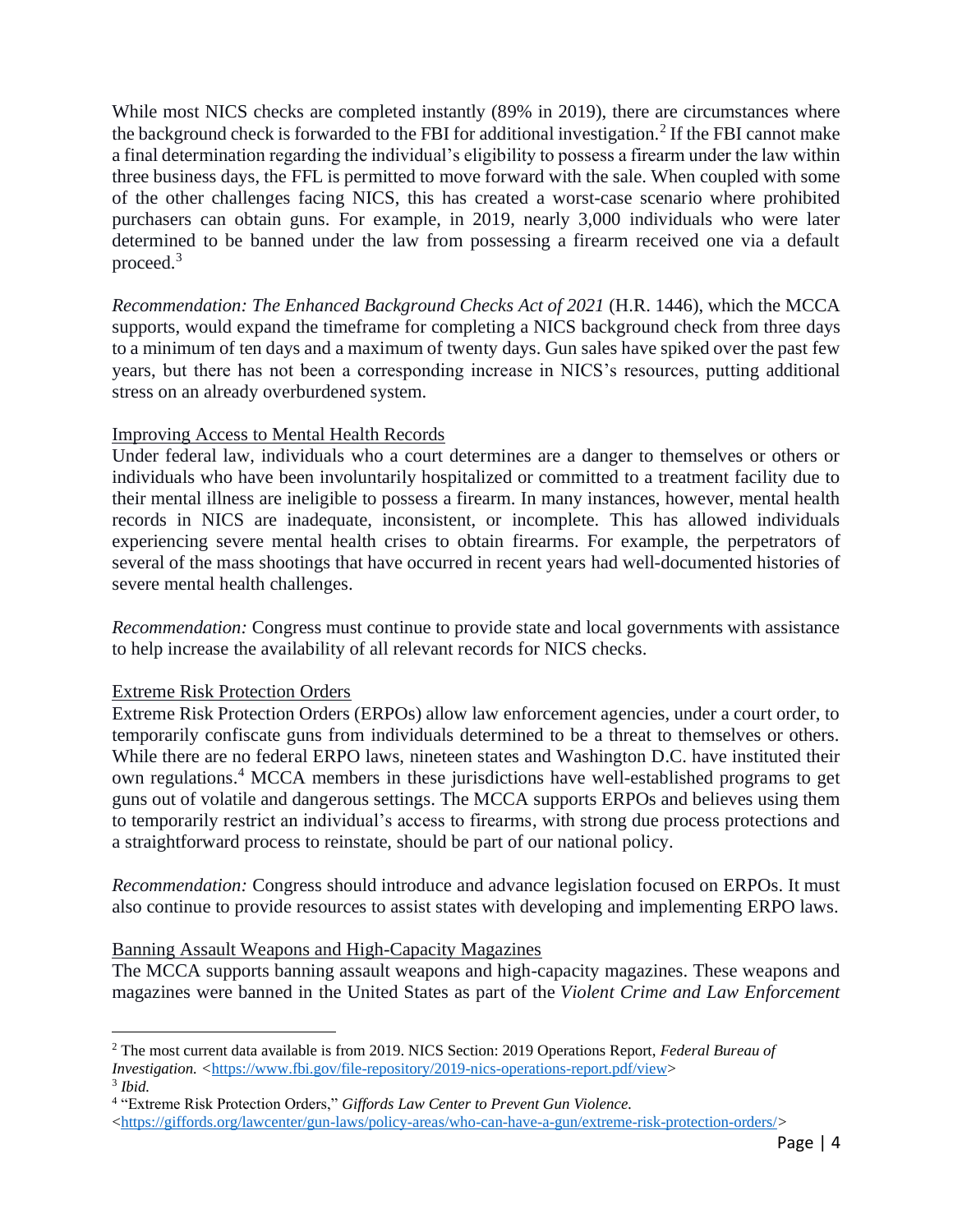*Act of 1994*, but the ban had a ten-year sunset provision, and Congress has not acted to renew it. This is yet another issue where state and local jurisdictions have been leaders. Seven states and Washington D.C. have enacted laws banning assault weapons, and nine states and Washington D.C. prohibit high-capacity magazines.<sup>5</sup>

Many MCCA members and other law enforcement officials have closely studied assault weapons and firearms with high-capacity magazines and have determined they have no reasonable sporting or hunting purpose. The number of bullets used in recent shootings continues to rise. For example, one MCCA member recovered 70 shell casings while investigating one incident earlier this year. Assault weapons and high-capacity magazines are also a significant threat to law enforcement officers responding to violent crimes. The suspect who killed NYPD Officers Jason Rivera and Wilbert Mora in January 2022 used a firearm with a high-capacity "drum" magazine that allowed his gun to hold an additional 40 rounds.

*Recommendation:* Congress should pass legislation to reinstitute the ban on assault weapons and high-capacity magazines.

## Straw Purchasers

The ability of prohibited purchasers to utilize straw purchases to obtain firearms illegally is another loophole in the system that must be closed. Straw purchasers are responsible for putting many guns into prohibited purchasers' hands. Convicted felons and other dangerous individuals should not be able to easily acquire a firearm by simply paying an intermediary. The straw purchasing of firearms is currently not an explicit federal crime, making it challenging to hold straw purchasers accountable. Furthermore, only a small number of these individuals are prosecuted, which does little to disincentivize this behavior.

*Recommendation:* Congress must update the law to ensure U.S. Attorneys can aggressively prosecute straw purchasers when appropriate to help address this challenge.

# Safe Storage

Gun safety is an equally important, albeit often overlooked, component of the ongoing gun policy debate. Local law enforcement has seen firsthand the dangers that can arise when gun safety is not taken seriously. The failure to safely store a firearm can lead to accidents and unintentional shootings, which far too often involve minors. The lack of safe storage is also contributing to increased gun violence. MCCA members have reported a sharp increase in firearms thefts, especially unsecured firearms stolen from vehicles. It is not uncommon for these stolen firearms to later be used in violent crimes.

*Recommendation:* Congress should establish safe storage requirements for firearms like those included in S. 190, *Ethan's Law*. The MCCA has endorsed this legislation.

# **Rise in Gun Violence**

It is abundantly clear that America is struggling with a gun violence epidemic. According to a recent FBI report, there were 61 active shooter incidents in 2021. This represents a roughly 53% increase in active shooter incidents from 2020 and a nearly 97% increase from 2017. Twelve active

<sup>&</sup>lt;sup>5</sup> "Large Capacity Magazines," *Giffords Law Center to Prevent Gun Violence*. [<https://giffords.org/lawcenter/gun](https://giffords.org/lawcenter/gun-laws/policy-areas/hardware-ammunition/large-capacity-magazines/)[laws/policy-areas/hardware-ammunition/large-capacity-magazines/>](https://giffords.org/lawcenter/gun-laws/policy-areas/hardware-ammunition/large-capacity-magazines/)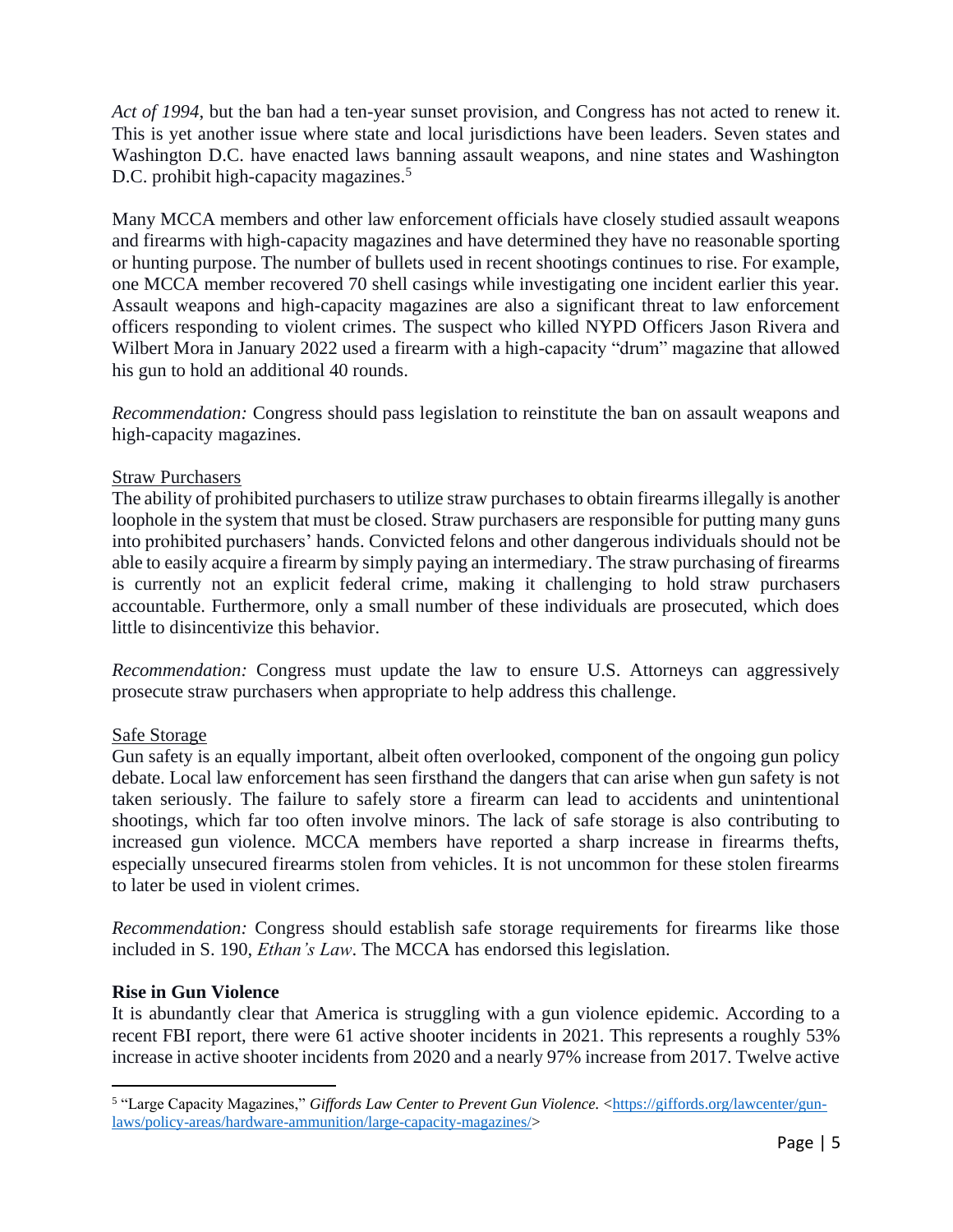shooter incidents in 2021 met the federal definition of a mass killing.<sup>6</sup> While these statistics are incredibly concerning, it's important to remember the threat of gun violence extends well beyond the events that become front-page news. The grim reality is that shootings have become a daily occurrence in America's cities. In some MCCA member cities, it's common for there to be multiple instances of gun violence a day.

#### Gun Violence in Major Cities

Nearly every major city in the United States is grappling with a rise in violent crime. This trend is driven, in part, by an increase in gun violence, evidenced by the steady rise in both homicides and aggravated assaults over the past few years. While homicides in the first quarter of 2022 decreased slightly compared to 2021, there was an increase in aggravated assaults. Buffalo is fortunate that our homicides and aggravated assaults both decreased during this time. Despite the decreases in the first quarter of 2022, when comparing data for the past few years, it becomes clear that America's urban centers are experiencing heightened levels of gun violence. For example, homicides in the first quarter of 2022 are up approximately 56%, and aggravated assaults increased by roughly 22%, compared to the first quarter of 2019.<sup>7</sup>

The nature of many of the shootings occurring in major cities is extremely concerning. While every violent crime involving a firearm is troubling, these are no longer isolated incidents where only a few shots are fired. Local law enforcement officers are now routinely responding to situations with multiple victims and multiple shooters. During some of these incidents, violent offenders may discharge hundreds of rounds. Sadly, many jurisdictions are also seeing an increase in gun violence perpetrated by juveniles.

*Recommendation:* Congress must fully fund critical grant programs like COPS Hiring Grants and Byrne JAG as part of the F.Y. 2023 appropriations process. Due to resource constraints, proactive policing that helps drive down gun violence has become a luxury for many departments. More specifically, law enforcement agencies need assistance to address staffing shortages, provide victims services, further deploy investigative tools such as gunshot detection technology, and work through evidence backlogs.

*Recommendation*: Congress must ensure programs that promote federal-local law enforcement collaboration to address violent crime, such as Project Safe Neighborhoods, are adequately funded and incorporate local law enforcement's perspective.

*Recommendation:* Many state and local law enforcement agencies currently lack a sufficient number of certified firearms examiners. These agencies often rely on the ATF to examine their crime guns, and it can sometimes take months for agencies to receive this critical investigative information. The ATF must reinvigorate regional programming to provide forensic examiners with the training they need to become certified firearms examiners.

<sup>6</sup> "Active Shooter Incidents in the United States in 2021," *Federal Bureau of Investigation,* May 2022. [<https://www.fbi.gov/file-repository/active-shooter-incidents-in-the-us-2021-052422.pdf/view>](https://www.fbi.gov/file-repository/active-shooter-incidents-in-the-us-2021-052422.pdf/view)

<sup>&</sup>lt;sup>7</sup> "The MCCA's Violent Crime Reports can be found here: [<https://majorcitieschiefs.com/resources/>](https://majorcitieschiefs.com/resources/)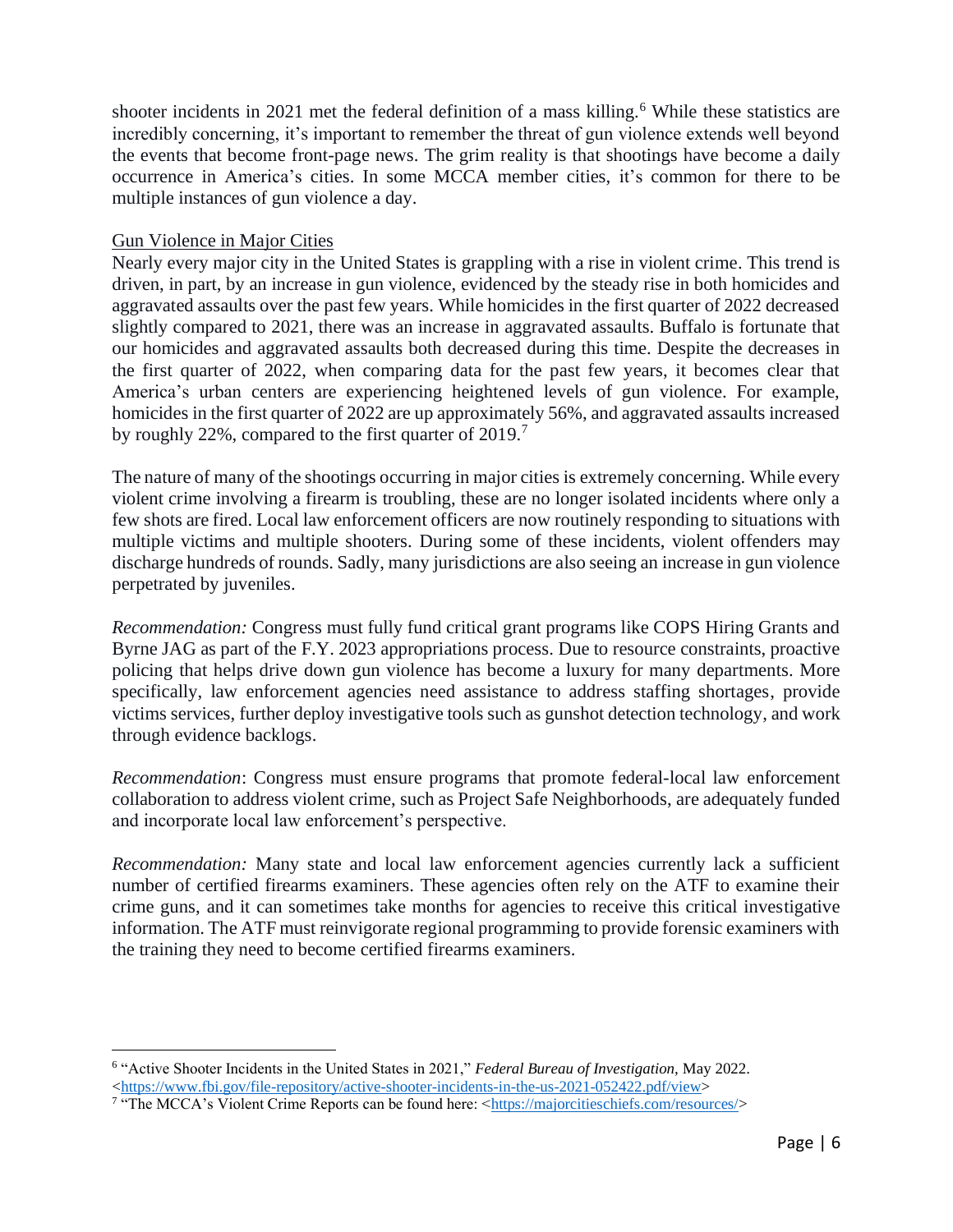## Firearm Trends

As local law enforcement continues to work tirelessly to address gun violence, officers are recovering an unprecedented number of firearms. A good portion of crime guns can be traced to a few unique sources, one of which is ghost guns. The proliferation of ghost guns is a severe issue in Buffalo. Last year, there was a 1300% increase compared to 2020 in the number of ghost guns recovered by Buffalo Police. This trend has continued in 2022. Ghost gun recoveries in Buffalo were up 238% in the first quarter. A criminal using a ghost gun is just as dangerous as a criminal using any other firearm. The only difference is that when law enforcement recovers a ghost gun, it can be significantly more challenging to trace the weapon and figure out who pulled the trigger. We all agree that we need to keep firearms out of the hands of dangerous individuals, but criminals are turning to ghost guns to get around the guardrails in our current system.

MCCA members are also seeing an increase in firearms with giggle switches installed. These aftermarket add-ons turn a semi-automatic firearm into a fully automatic firearm. Depending on the original weapon's capacity, a gun modified with a giggle switch can discharge up to 1,200 rounds a minute. There is no doubt that these modified weapons are one of the reasons for the uptick in the number of bullets used in recent shootings. Unfortunately, MCCA members have also reported that weapons with giggle switches were used in multiple incidents where innocent bystanders were killed.

3-D printing has produced another challenge. The blueprints used to make fully functioning firearms and firearm modifications are widely available on the internet, giving violent offenders a low-cost, reliable method to produce these items. As a result, there is a growing market for ghost guns that are manufactured using 3-D printed parts instead of being assembled from a kit. MCCA members are also increasingly seeing firearms modified with 3-D printed parts, including giggle switches.

*Recommendation:* Congress must pass a bill that updates the law to ensure law enforcement has the tools and authorities it needs to mitigate the threat posed by ghost guns. Privately manufactured firearms, like ghost guns, must have serial numbers so law enforcement can trace the gun if it is used to commit a crime. Congress must also establish a penalty for possessing a firearm that does not include the proper serial numbers. While the Administration's recent ghost gun rule is a good first step, executive action is not a replacement for legislation.

*Recommendation:* Congress should ban the manufacturing of mechanisms to convert semiautomatic firearms into fully automatic firearms. It should also enhance the penalties for those who are found to be in possession of the part itself or a firearm that is modified using the part.

# Violence Against Law Enforcement Officers

MCCA members and other local law enforcement agencies continue to do everything in their power to protect their communities from the scourge of gun violence. Sadly, the brave officers on the front lines of this fight have not been spared from the carnage. Rising gun violence has resulted in increased attacks on law enforcement officers. According to FBI data, 73 police officers were feloniously killed in 2021, a nearly 60% increase from 2020 and the highest total recorded in a decade.<sup>8</sup> So far this year, MCCA member agencies have lost five officers in the line of duty, and

<sup>8</sup> "Law Enforcement Officer Deaths: 01/01/2021—12/31/2021" *Federal Bureau of Investigation,* January 1, 2022. [<https://crime-data-explorer.fr.cloud.gov/pages/le/leoka>](https://crime-data-explorer.fr.cloud.gov/pages/le/leoka)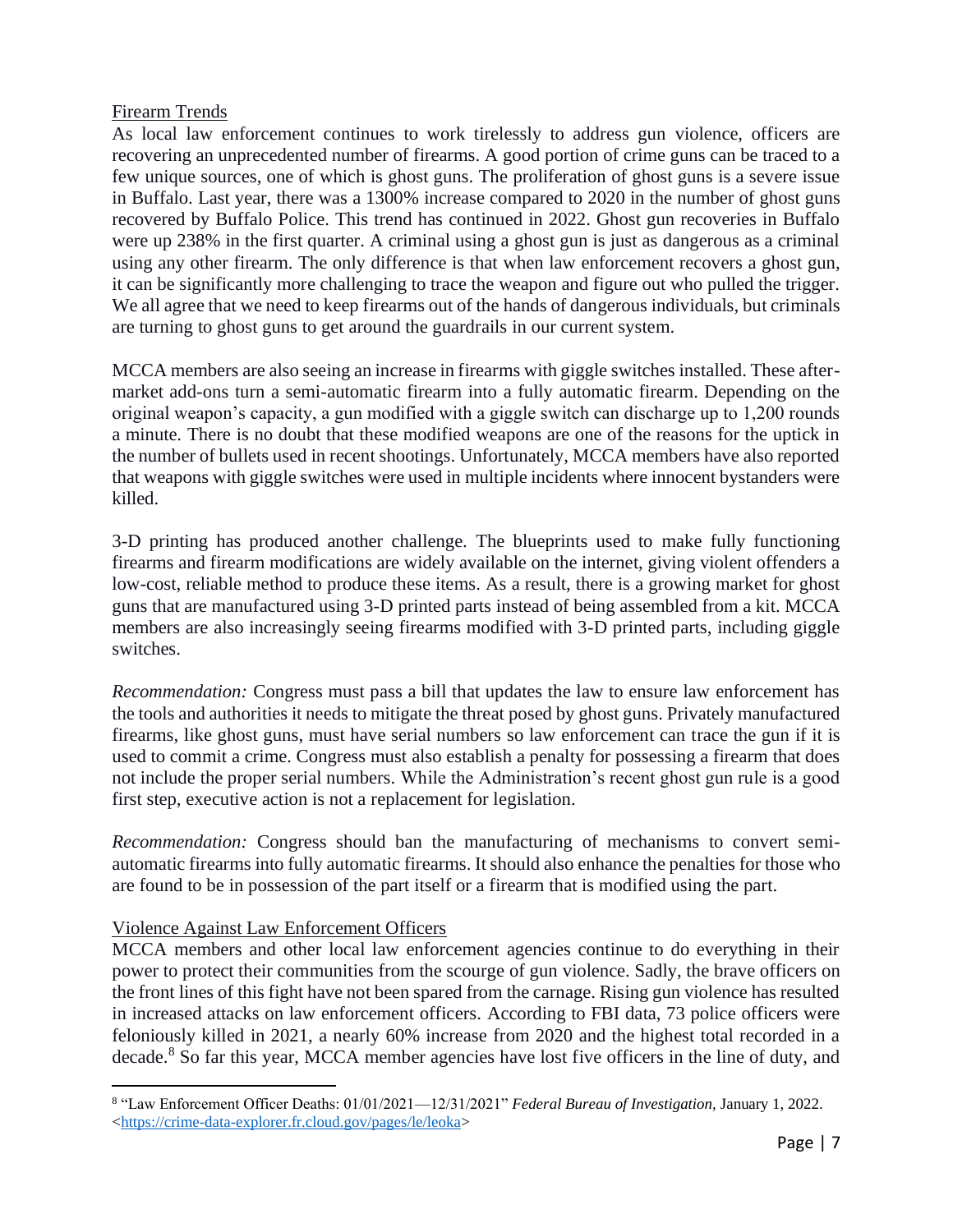many others have been injured. Many of the attacks on these brave officers are brazen. They represent a complete disregard for the job officers do, the critical role they play in our communities, and the sanctity of life. Far too often, the perpetrators are violent offenders with lengthy criminal histories and previous felony convictions. In some incidents, the suspects were out on bond. The violence being directed toward police officers must stop immediately.

#### Criminal Justice System Accountability

Shortcomings in other parts of the criminal justice system are contributing to the rise in gun violence throughout America. In many jurisdictions, violent and chronic offenders cycle through the criminal justice system, facing no consequences for their actions. Our criminal justice system needs transparency, criminals need deterrents and accountability, and victims deserve justice.

Many MCCA members have experienced challenges getting their local district attorneys to prosecute serial firearms offenders. While the district attorney in Buffalo has continued to do his part to hold violent offenders accountable, other local district attorneys have shown a hesitancy to prosecute convicted felons for being a prohibited person in possession of a firearm after law enforcement arrests them for a non-firearms-related offense. For example, despite New York having some of the most stringent gun laws in the country, over the past few years, there has been an overall lack of accountability statewide for trigger pullers and other criminals that use firearms to prey on the public. We don't need new laws to address this shortcoming; we just need to ensure we're enforcing the laws already on the books.

Even in circumstances where charges are brought forth against gun violence perpetrators, these dangerous individuals are often not held pre-trial in many jurisdictions. The MCCA strongly believes common-sense reform is needed to provide relief to non-violent offenders who pose a minimal risk to public safety. These individuals should not be held pre-trial simply because of their socio-economic status. However, some recent reform efforts have gone too far. As a result, violent offenders are frequently released on either personal recognizance or very low bonds in many major cities, including Buffalo. The failure to remand these individuals allows them to continue to prey on our communities and contributes to cycles of retaliatory violence.

*Recommendation:* Congress must support efforts to build the capacity of U.S. Attorney's Offices, which will help increase federal prosecutions of violent offenders, where appropriate. MCCA members have found pursuing federal charges to be a successful strategy, especially considering the challenges described above with local district attorneys and judges.

*Recommendation:* More must also be done to hold prohibited persons who attempt to or successfully acquire a firearm accountable. The bipartisan *NICS Denial Notification Act*, which the MCCA endorsed, requires the FBI to notify state and local law enforcement authorities when a prohibited purchaser "lies and tries" to obtain a firearm. If state and local authorities are aware of the denial, they can take appropriate action, which may include charging the prohibited person under the appropriate state laws. This bill was recently enacted as part of the *Violence Against Women Act* reauthorization, and Congress must ensure NICS has the resources it needs to implement this legislation quickly.